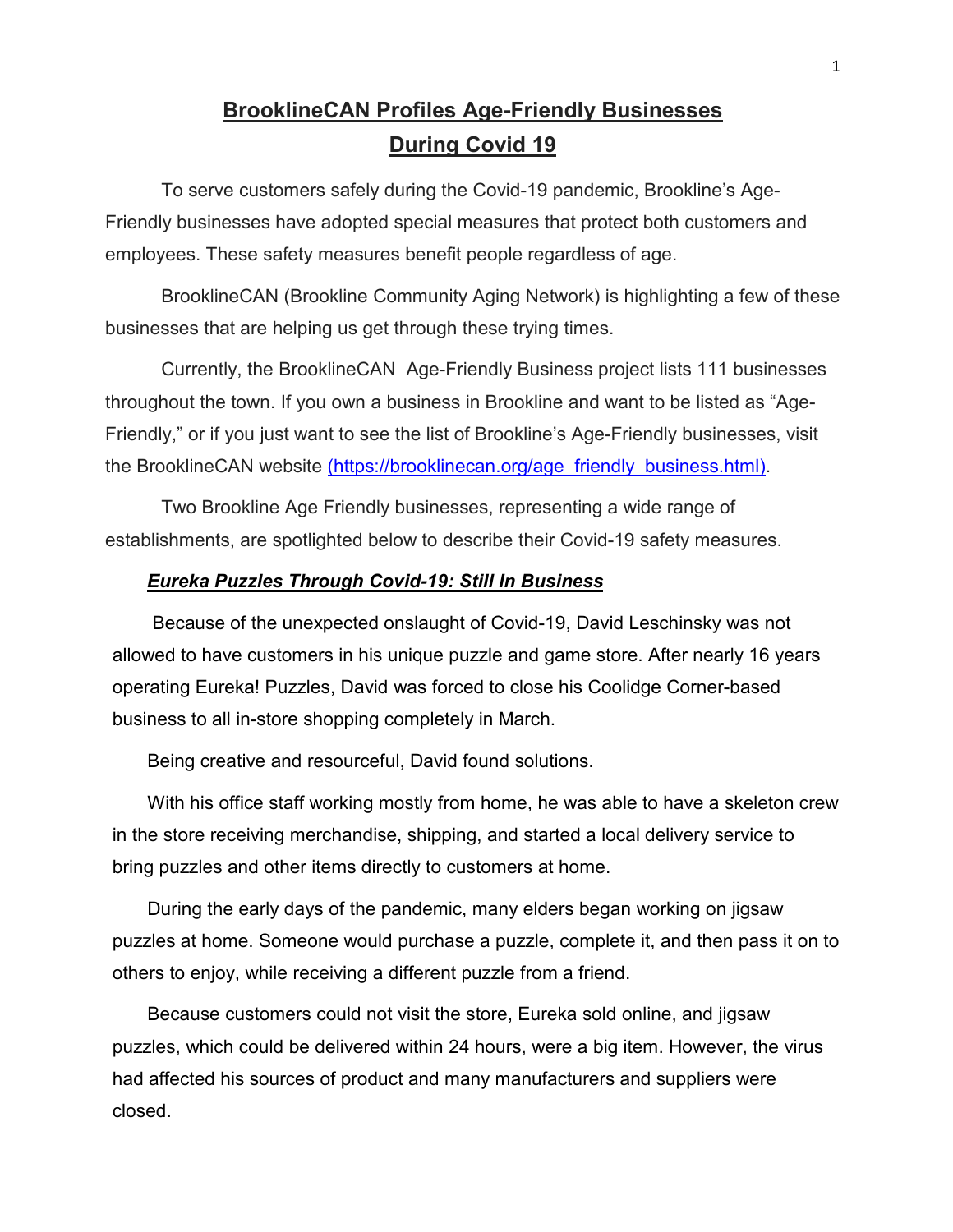From his many years of experience, David had developed relationships with suppliers around the world. Although some suppliers had closed during the pandemic, David, because of his experience and connections, was able to augment his supply of unique and original puzzles.

Now, Eureka is open with limited hours. As more people are going out, David has added curbside pick-up and completely redesigned the arrangement of the store to make shopping easier.

 He has modified the store set-up, removed large display pieces from retail space, and increased the width of aisles. The store has fewer items so that people can shop more safely and walk-through the store, keeping a safe distance from others. He also added plexi-glass shields to the check-out counter, added a touchless payment capability, and added numerous sanitizing stations.

 Eureka has continued to find and bring in new and innovative puzzles and games for everyone!

## *Maruichi Food and Deli Opens in Coolidge Corner*

Connecticut-based Maruichi launched its Harvard Street Food and Deli in early February 2020, just before the deadly Covid-19 virus arrived in Massachusetts. Despite its ominous start date, Maruichi looks to be thriving in Brookline.

According to store manager Josh Nakama, Maruichi had heard that Coolidge

Corner might be a solid setting for its brand from Brookline travelers to its Hartford, CT, location. When the previous Harvard Street tenant, Gen Sou En, left with little notice, Maruichi arranged to take over the lease. Although not affiliated with Gen Sou En, Maruichi continues to carry its brand of Japanese tea, the sole location in America.

 Josh credits much of Maruichi's success in Brookline to understanding what their demographic would like. "Previous restaurants at this location had business models that people didn't want," he says. "We offer products customers really want to take home."

 Although Maruichi is not a restaurant, it does offer food, mostly "grab and go" items, including bubble tea, a popular Asian drink, plus tapioca, packaged noodles, and prepared foods, such as ramen, sushi, and bento boxes. The Maruichi Café, which was shut down for the Corona virus, has partially re-opened.